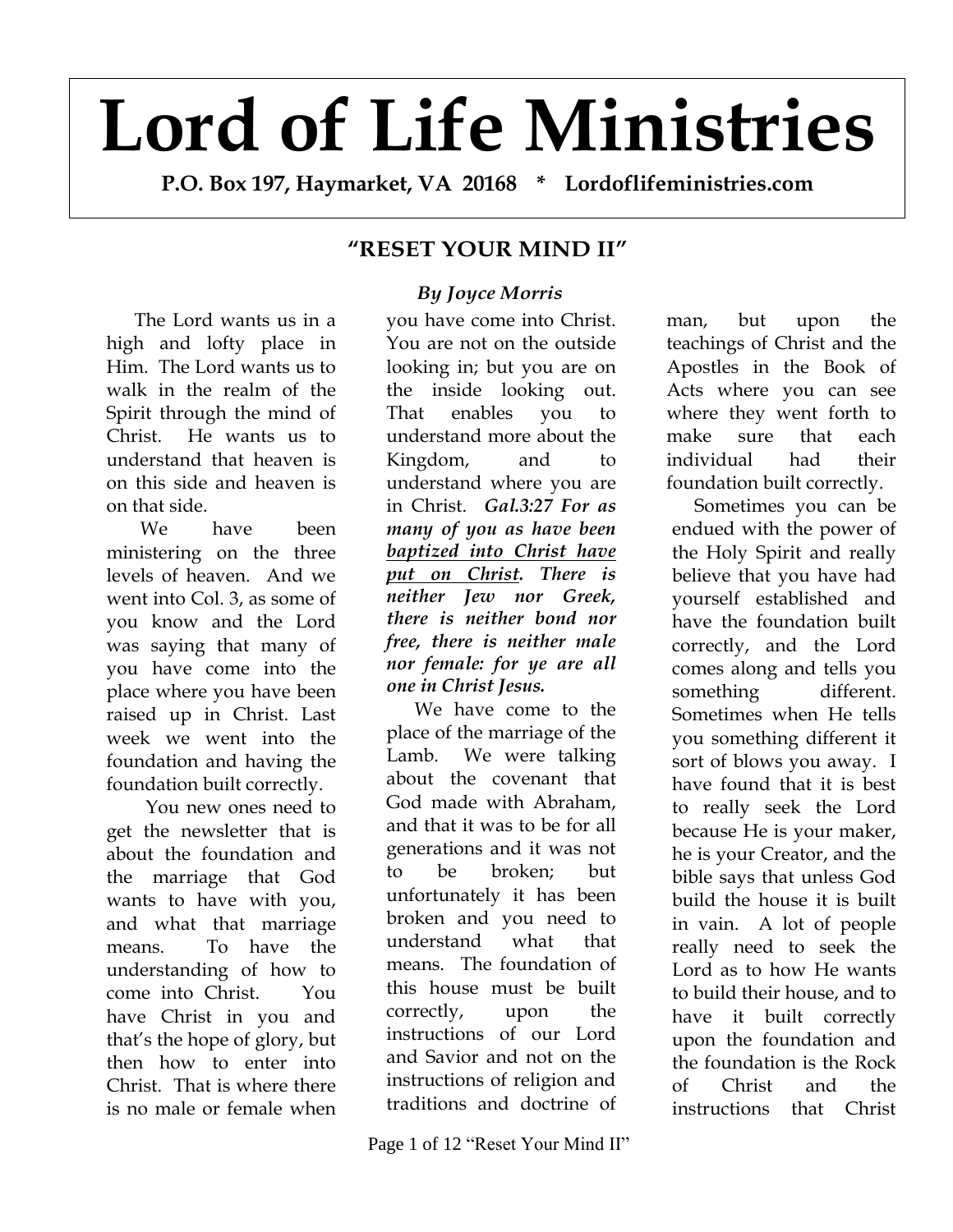gave us and gave the Apostles to go forth and to tell others and to have it done correctly.

We got into how we are in the Kingdom of God and have the understanding that your citizenship is in the Kingdom of God and it took time for you to understand that your mind needs to be transformed. Your thoughts need to be changed into Kingdom thinking. So then you need to study how Jesus conducted Himself and what His behavior was in His walk and how He behaved even when He was persecuted He was a man of few words. The reason He was a man of few words was, because He knew that if he was doing a lot of talking and it was not coming out of the Spirit, not coming out of the Father, but coming out of His soul then He was going to lose His power and a certain amount of energy.

Last week I was teaching about the clock and how we all had to change the time and we lost an hour and we had to reset the clock. When the power goes off there is no energy. Today there are a lot of storms and a lot of lives are being destroyed.

You have got to make Christ your shelter. You have to make Christ your high tower and safety and you really need to abide in Him like you never have before. It is very important not to take the Word and the instructions that the Lord tells us lightly. We need to understand that His Word is alive and pure and it is coming out of a vehicle (vessel) and you are not to look at the vehicle. You need to pull out of me today what you need to hear from Him and whatever your need is, it is going to come out one way or another. God wants you to understand that we need Him and He needs us too. He needs a people that He can express himself through and how can He express himself through us if our conversation is not lining up with how God talks and how the Kingdom of God talks. How in the world can He use us if our thoughts are not lining up with the Word of God? I need to renew my mind daily. It is a daily thing that you need to renew your mind and have it renewed according to what the Word says and not what your soul, your emotions and your feelings are dictating to you. *Eph.4:23,24 And be renewed in the spirit of your mind;* 

Page 2 of 12 "Reset Your Mind II"

#### *And that ye put on the new man, which after God is created in righteousness and true holiness.*

You are going to see people so destroyed by their emotions and their feelings because they have not been trained, they have not been taught to really walk in the Kingdom. The Bible says the "Kingdom of Heaven" so its heaven now not heaven later. You are to enjoy heaven now. It is not something in the future, but you are to enjoy the Almighty God and His Kingdom. God is in you so the Kingdom of God is within you. You and I are to understand that we are the Kingdom of God and wherever He sends you it is God. God is going into McDonalds; God is going into wherever He sends you. Now if you are in the carnal mind - He is in you, but it doesn't give Him an opportunity to express Himself, to let His light shine, because you are in the carnal mind and you are just doing your own thing and you just want to please your soul. Jesus said I came to do the will of my Father. He came to please the Father and Him only. So when we come to the place where we are not here to please our self, but to please Him; then you lose sight of yourself. You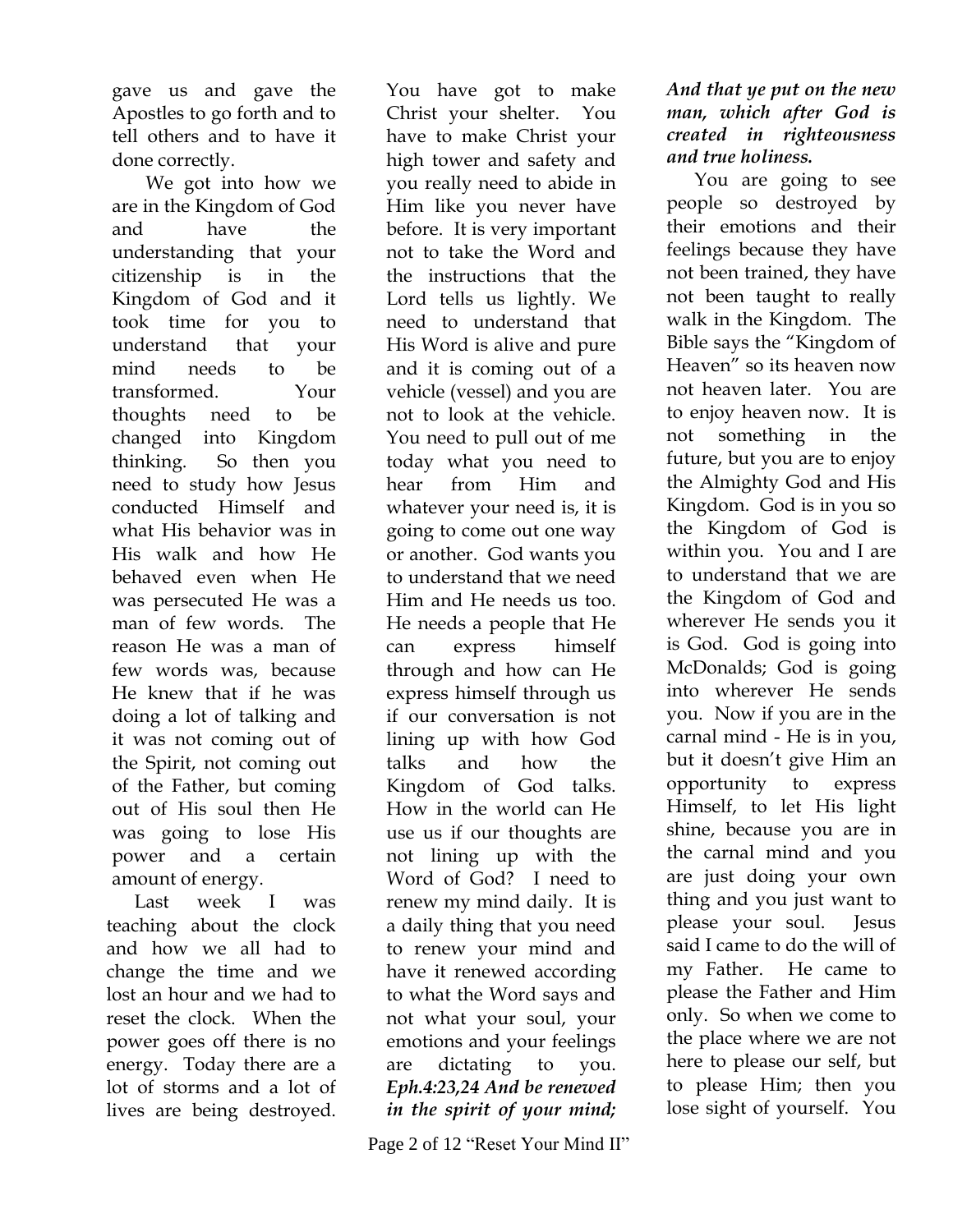have to go according to the Word of God and what the Word of God says. And so it is an opportunity to show you are the ambassadors of Christ. To get up in the morning and have the understanding that you are a living epistle, that you are a book and wherever you go everyone is reading your book. You are walking around and having the understanding-I am a living word. You are the living word.

How did you get there? By God's thoughts. God got you here by His thoughts. It was an incorruptible seed in the very beginning that created you. It wasn't your mommy and daddy. They were a part of it yes, but you were a Spirit and you came in the womb of your mother. But before that you were in the Father's bosom and He had created you before that. So therefore you didn't know anything about sin or unbelief. All you knew was that God was your heavenly Father and that's why the Lord teaches us to pray the way He taught us to pray. Our Father who art in heaven. *II Tim.1:8,9 Be not thou therefore ashamed of the testimony of our Lord, nor of me his prisoner: but be thou partaker of the afflictions* 

*of the gospel according to the power of God; Who hath saved us, and called us with an holy calling, not according to our works, but according to his own purpose and grace, which was given us in Christ Jesus before the world began,* 

The Lord said set your mind on things above. We are always focusing on what we're going to eat or what we're going to wear, but the Lord says take no thought, be anxious for nothing. You are so worried about whether you're going to get a job next week or whatever is on your mind. The only thing God wants us to have on our mind is to do His will and do what He wants us to do and let Him take care of the rest. The good news is the Lord says reset your mind. Well I had to reset mine this week. Did any of you have to reset your mind this week? So you had to reset your clock. You notice that every time the power goes out you lose all the energy so therefore you can't even set the clock. It is the same thing with you and I when we have our minds set on the word which God has given us and has spoken to our hearts, but when our mind leaves it because of feelings and situations it

causes unbelief and doubt and you focus on what is going on around you rather than focusing on the Word that He has already given you. So many times people are waiting for another word. One time this individual came and every time he would come God would give him the same word. And I said God why do you keep giving the same word? He saidbecause he has never done it. I don't change my mind. God will give you something and He doesn't change His mind. He's waiting for you to follow His instructions and to do what He said in the first place. Ok? But the good news is that God wants you to reset your mind on the things above. Those things above are what the Father has promised us. All the promises of God. Also the goal that He has called you and I to and to your inheritance - that's what He wants you and I to focus on and not on your situations. You keep focusing on the word that God has given you and it will manifest in your life.

I got a phone call from a sister and she said she was getting our CDs and said she was really enjoying them, and it was blessing her heart, and she said I just need to talk to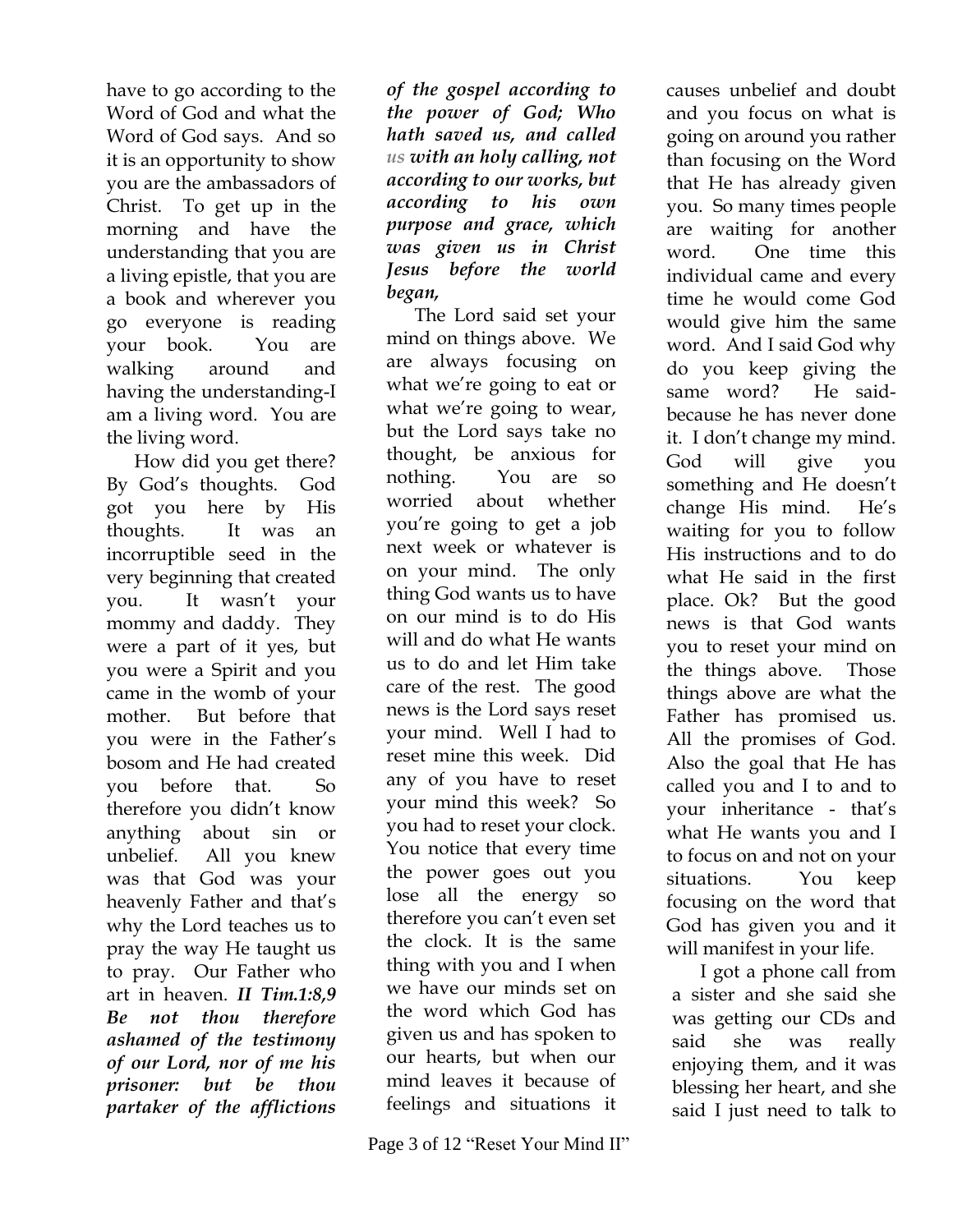you, and tell you a few things. I started listening to her and she said I just need to tell you that a long time ago I had cancer in my mouth. I had it really bad. I had these sores inside of my mouth. The cancer was all in my gums and I went to the dentist thinking it was my teeth and the dentist said you've got cancer really bad in your mouth. So she went to this meeting and this minister was telling the people that most of the miracles that Jesus did he said it required the individual to have their own faith and to exercise their faith. Is that not true? And so many places that he went he healed all of them and other places he went he was not able to because of the unbelief. And as you can see there were many times how Christ moved when he was ministering to other people. She said that this minister came up to her and said – the Lord told me that you need a healing and he said I'm going to pray for you. He said now if you were to go to the post office and you've got a letter and you put a postage stamp on that letter and you put it in the mailbox, you believe it is going to get there don't you? And she said yes.

Well I want you to remember that, because I want to pray for you today, and I want you to see that God wants to heal you, and He wants you to stand on that no matter what goes on in your life you stand on that. She said Sister Joyce I had to stand on that for years. She said my mouth was full of sores and cancer, but she said I didn't go to the doctor. Now I don't tell anybody to do that. You listen to the Holy Spirit within. What I'm saying is that she really believed that God touched her that day, but it did not manifest in her mouth yet.

You see when God calleth those things which are not, and He speaks as though they are and that is how He speaks and so we have to believe that He has already done it. Last week I shared with you that He said "It is finished." He has made provision for everything for you and I today and so He doesn't want you to be pleading with Him to do certain things, because if you are doing that you don't understand that it's already done, that God has done everything for all of us. That's why He said, "It is finished." Every provision that you need everything that's going on in your life,

Page 4 of 12 "Reset Your Mind II"

He has already provided it. It's just allowing Him to speak that word to you and when He speaks a word to you, you really have to stand on it. She said, Sister Joyce, I would be in pain, you have no idea. I said Oh I understand that. She said I would be in pain and the enemy would tell me all kinds of things but every day I would remind myself and remember what the Lord said to my heart, and I stood on that word for many years and one day I woke up and my mouth was like baby skin inside and all of it was gone and it manifested in my life. This is what God wants you to see. This is how He works. Sometimes He does it instantly and sometimes it is a waiting time, a process. But yet she said – I had to see that it was done otherwise it would have destroyed me. And so she began to share with me that she is going through a lot of things now again and she asked us to pray for her and that is why she called. She said she does know that God is faithful to His word and that He watches over His word to perform it. I shared that with you because I wanted to go over a couple of scriptures. *Phil. 4:19But my God shall supply all your need*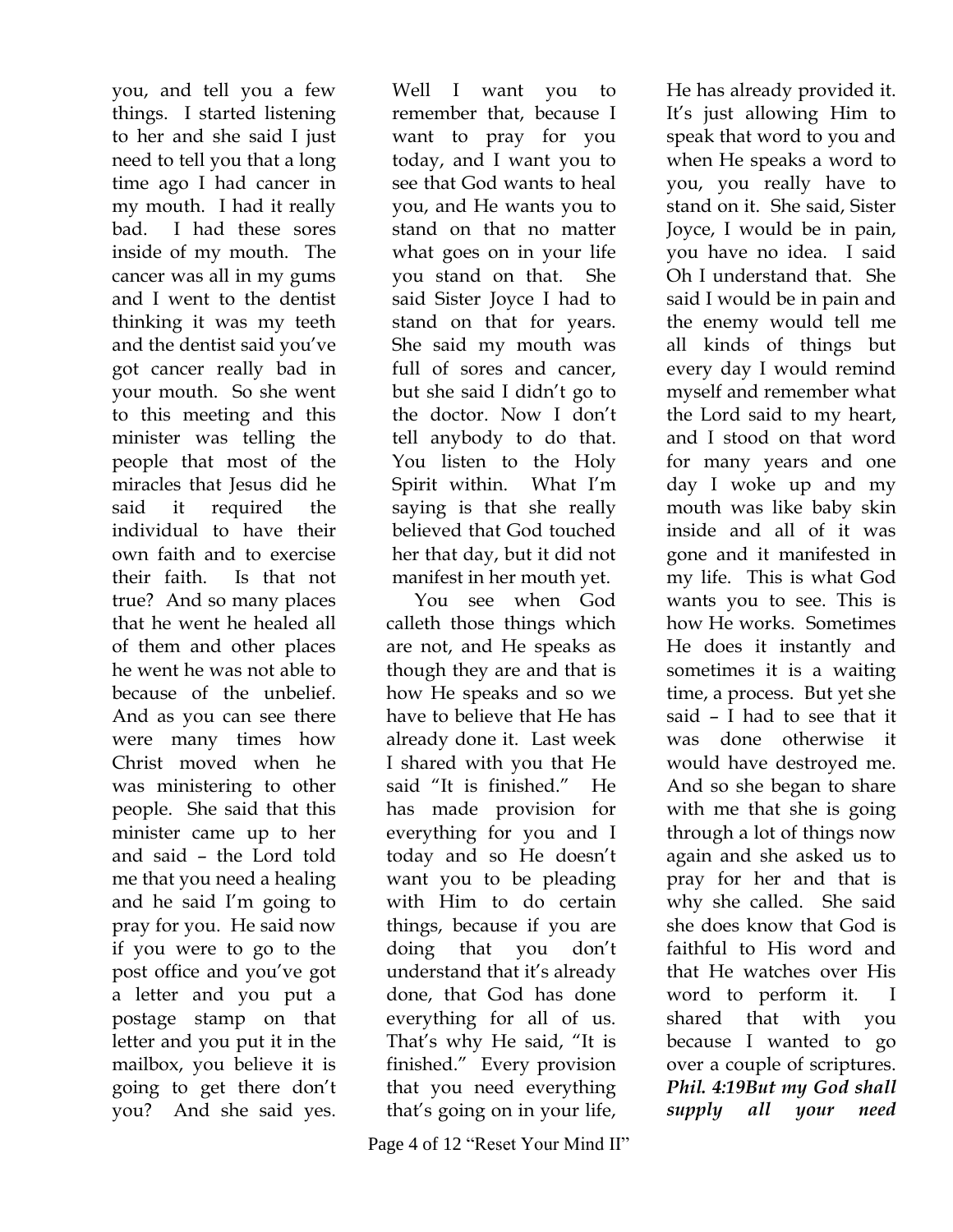### *according to his riches in glory by Christ Jesus.*

The Lord said I will supply all your needs according to His riches and glory - Oh thank you somebody heard me. He said I will supply your needs according to My riches – God's riches and glory. He didn't say your riches and glory. So God wants us to go with the flow of the supply and that we don't go with the flow of demand, but the flow of supply and to understand that He has already given whatever it is for you and me. It is already given to us, but it is in the realm of the Spirit, and so therefore the only way that you can tap into it - the manifestation of what God needs you to come into, is for you and I to appreciate that faith that He has given us, because that faith that you have is the title deed. Can I say that again? It is the title deed to all the promises, and the hope is for you to understand, and to bring you into a rest in your mind.

Basically what the Father wants you to understand is that you have to use the authority which He has given you because the enemy always comes. I had to use it again this morning, God wants you to use the authority

and to continue to use it through the mind of Christ and speak with the mind of Christ and use that authority that He has given you. When He gave Abraham authority, and He gave Moses that rod in his hand, and He gave him that authority. Do you think it would have done him any good if he hadn't used it? No it would not have done any good at all. So therefore we have to use what he has already given us and we cannot be lazy Christians.

 Page 5 of 12 "Reset Your Mind II" I just want to go over a few things. I'm not going to be able to give what I wanted to, but I want you to see something in *IICor. 3:13-18 And not as Moses, which put a veil over his face, that the children of Israel could not stedfastly look to the end of that which is abolished: But their minds were blinded: for until this day remaineth the same veil untaken away in the reading of the old testament; which veil is done away in Christ. But even unto this day, when Moses is read, the veil is upon their heart. Nevertheless when it shall turn to the Lord, the veil shall be taken away. Now the Lord is that Spirit: and where the Spirit of the Lord is, there is liberty. But we all, with* 

*open face beholding as in a glass the glory of the Lord, are changed into the same image from glory to glory, even as by the Spirit of the*  Lord. It is talking about a veil over people's minds. The Law of Moses. A lot of times it is a legalistic way of the letter that is over people's minds. They can't really see the simplicity of the Christ. One thing the Lord showed me and it is very true, I believe I need to say it again. You have to understand that when the Tree of Life was in the Garden of Eden and also the Tree of Knowledge of good and evil, each one of those trees are inside of you and me. God is that Tree of Life and Jesus Christ is that Tree of Life and the Tree of Life is the Book of Life. So the fullness of wisdom of God is inside of you; the fullness of knowledge of God is inside of you; the fullness of truth of the Christ is inside of you. So Christ is the one that reveals the truth and so when we depend on Him. (Christ is called a He) When we depend on Him look at **Jn. 14:17-26** *Even the Spirit of truth; whom the world cannot receive, because it seeth him not, neither knoweth him: but ye know him; for he dwelleth with you, and shall be in you. I*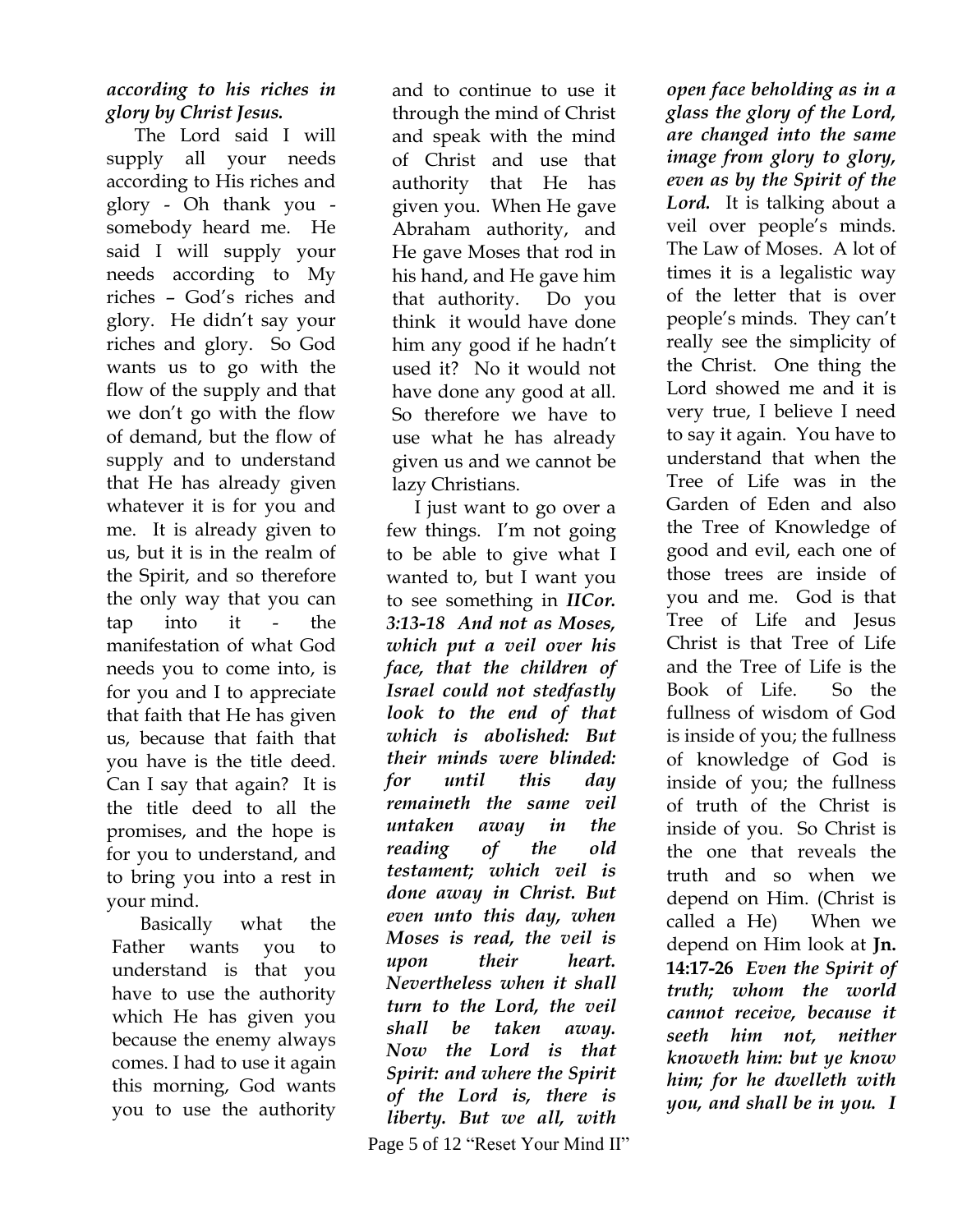*will not leave you comfortless: I will come to you. Yet a little while, and the world seeth me no more; but ye see me: because I live, ye shall live also. At that day ye shall know that I am in my Father, and ye in me, and I in you. He that hath my commandments, and keepeth them, he it is that loveth me: and he that loveth me shall be loved of my Father, and I will love him, and will manifest myself to him. Judas saith unto him, not Iscariot, Lord, how is it that thou wilt manifest thyself unto us, and not unto the world? Jesus answered and said unto him, If a man love me, he will keep my words: and my Father will love him, and we will come unto him, and make our abode with him. He that loveth me not keepeth not my sayings: and the word which ye hear is not mine, but the Father's which sent me. These things have I spoken unto you, being yet present with you. But the Comforter, which is the Holy Ghost, whom the Father will send in my name, he shall teach you all things, and bring all things to your remembrance, whatsoever I have said unto you.* and we seek Him for the truth and we begin to depend on

Him and not depend on the flesh man.

In the beginning in the Garden of Eden they went wrong because they were not satisfied. Just like Israel when they were in the wilderness, they were not satisfied. They were not satisfied with the manna that came from Heaven. When people become dissatisfied with what they have, and they are always wanting something to tickle their ears, and to please them, something new and something different. God wants to give you new things, but He wants it to come from Him. He doesn't want it to come from the carnal man. He doesn't want it to come from that self will, the carnal mind. He does not want it to come from that Tree of the Knowledge of good and evil. The Tree of the Knowledge of good and evil is the self will. So Adam and Eve removed themselves from the Tree of Life which was their true Source. God is your source. When I hear something new I don't shove it away I go to the source. The source is within you which is God Himself and therefore you can say is there any mixture in this? God show me the mixture. God will

reveal the mixture to you, because He doesn't want the mixture to get into your head. If we all sat here, and had no mixture in the subconscious of our mind of what man has taught, and what we believe now. Sometimes we judge by the five senses. Is this not true? God wants you to understand how He judges. He never goes outside of His word. He always judges by His Spirit and His word and so therefore He will never change on anything that He has said. So therefore people are trying to get God to change into their beliefs and trying to get God to change this way and that and God says **"I change not"**. In Him there is no darkness, in Him there is no mixture, I began to realize that Book of Life is very important and I began to understand the more I get from that Book of Life because that Book of Life is immortality. Lord have mercy - Oh God is good! It's life, it's life. The Lord has to consume those things that are in the subconscious of our mind and the mixture that we have collected and gathered because the mixture keeps us from letting Him be the source.

Page 6 of 12 "Reset Your Mind II"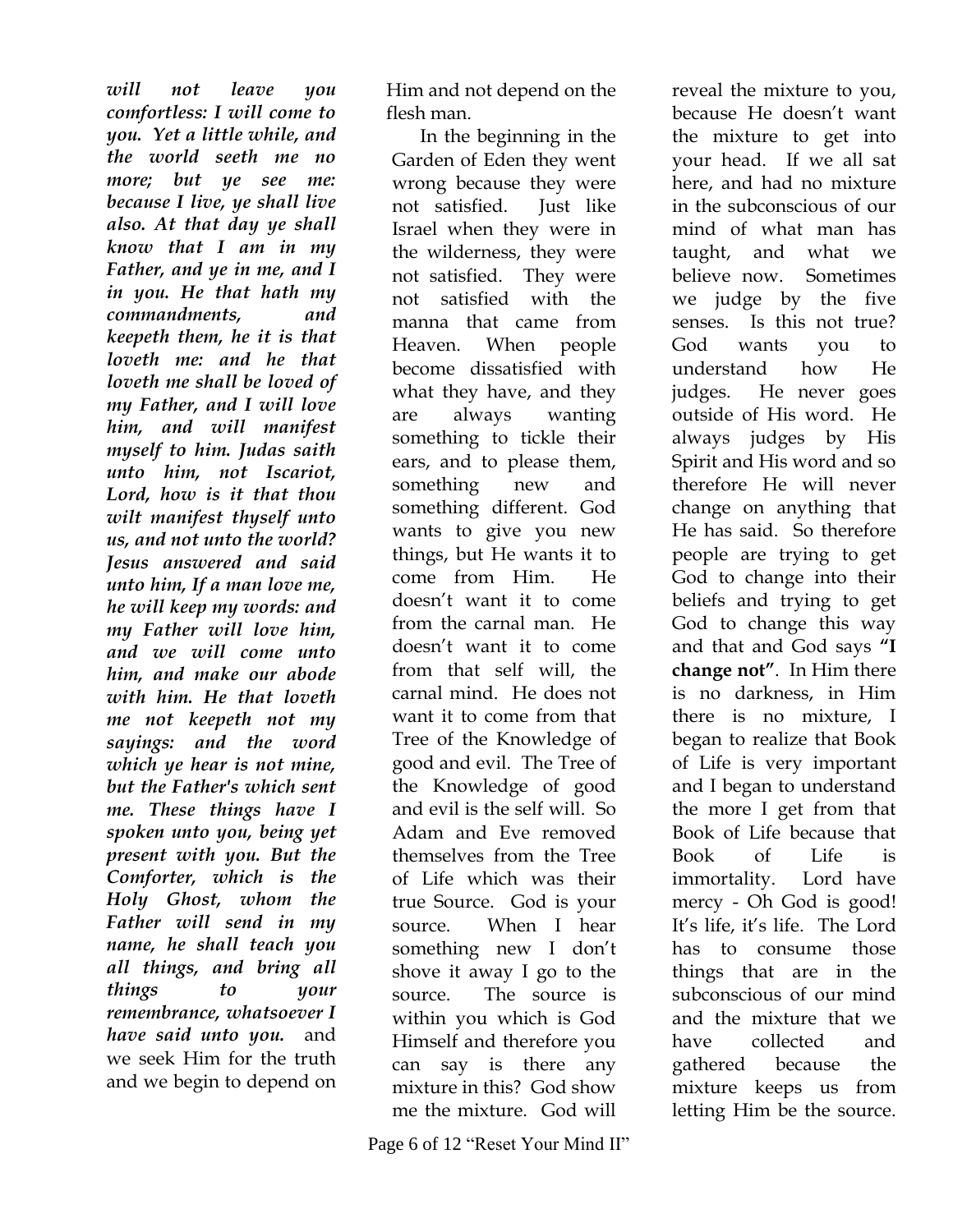When I remove myself from Him and when I make decisions without Him I have just removed myself from the source. Do you understand what I am saying?

When I decide that I want to read this book or read that book and I didn't ask Him. What I learned a long time ago, that I am a prisoner of the Lord Jesus Christ. I am a prisoner. That means that you can't read something just because you want to read it, because He doesn't want it in your heart. He wants your mind to be pure. The Kingdom of Darkness knows that if you get a hold of this and understand that your mind is the most important thing that there is. Hear what I am saying. Your subconscious and your conscious in your mind, that is your soul, will and your emotions. He created that because that is the only way that He can function through us and express Himself through us. So therefore He knew that this was going to cause them to go into a lower level; which Adam did and so the flesh man has been partaking of nothing but thorns and thistles down through the ages. Christ went to the cross and took those

thorns to give you the Crown of Life. I don't know about you but I want the Crown of Life. How many of you want the Crown of Life? I want that Crown of Life and I don't want anyone to take it from me either. Isn't God good? *Rev. 2:10 Fear none of those things which thou shalt suffer: behold, the devil shall cast some of you into prison, that ye may be tried; and ye shall have tribulation ten days: be thou faithful unto death, and I will give thee a crown of life. IITim. 4:8 Henceforth there is laid up for me a crown of righteousness, which the Lord, the righteous judge, shall give me at that day: and not to me only, but unto all them also that love his appearing.* 

So set your mind. Sometimes you have to reset it. You have to allow Christ to renew your mind because of the thoughts that you have been having. Maybe someone said something nasty to you or someone looks at you other than how God looks at you, but you have to understand that you are here to please your heavenly Father and no one else. It doesn't matter what anybody else thinks, it matters what God thinks about you. That's what is so important.

Where the Spirit of the Lord is there is liberty (freedom from bondage**) II Cor. 3:18** This is the one I want you to see. We all with unveiled faces beholding as in a mirror the glory of the Lord. When the Lord rents that veil that's on our mind is when our heart turns to Him. Isn't that true? It's so true when your heart turns to Him you might be thinking one way and then you get in the presence of the Lord, and the power of God pushes away those thoughts. It is like a light bulb comes on in your head and you get free again. So you can see here-all of us with unveiled faces continue to behold the

word of God.

So when a situation will happen in your life or whatever is happening in your body, you have got to again renew your mind and behold the word that the Lord has spoken to you. She had to behold that word for many, many years but it had to take on form. What happens is, the more you behold the word and the promises that He has given you rather than talking about it but causing your conversation to be according to what God has said about it and not what the situation is saying about it, it will take on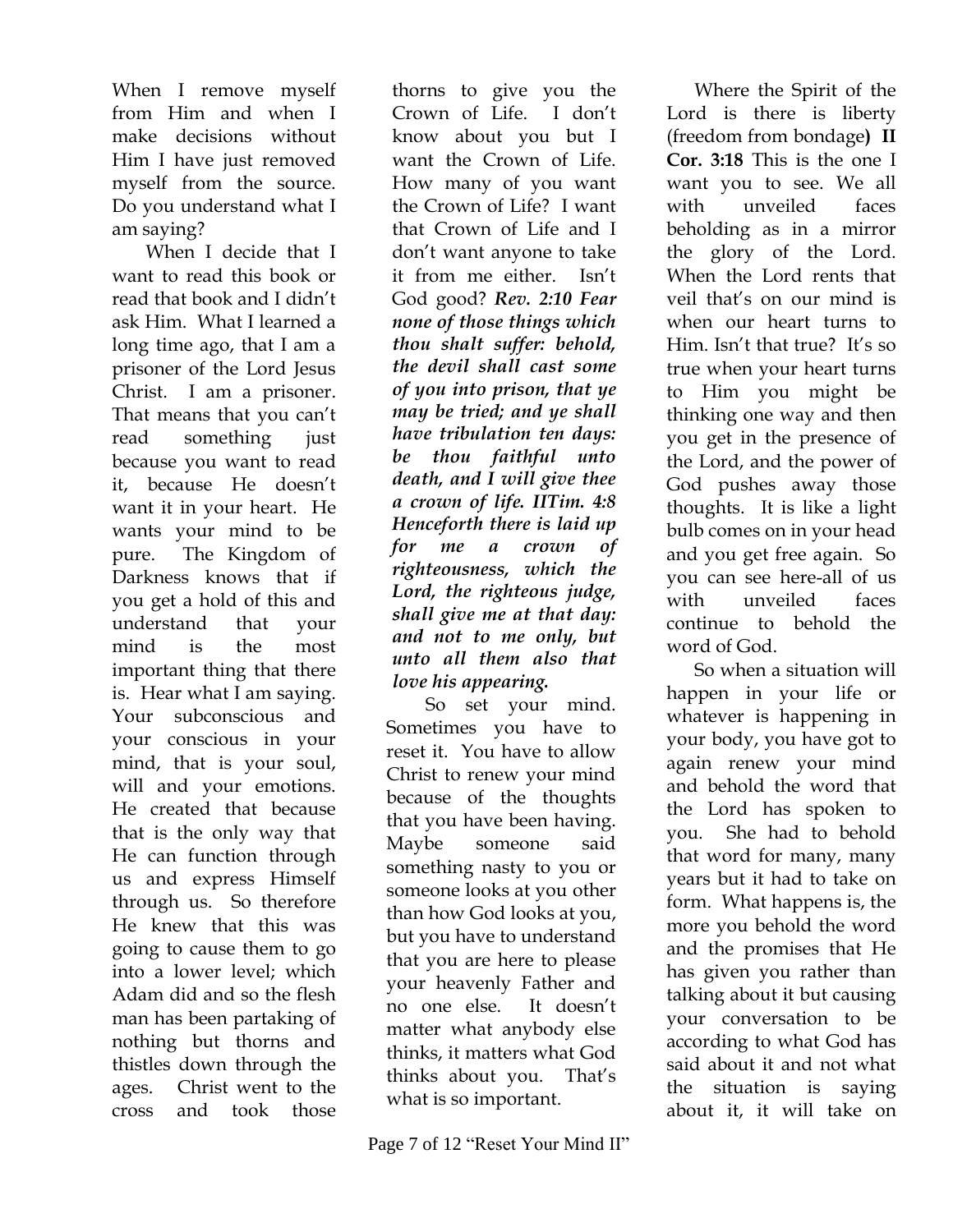form. What God has spoken to your heart, that is what you are to say and that is what you speak. As you are beholding it, guess what, it has to take on form so the more you are being transformed into His likeness. You are being transformed into more of His image. But what is the likeness of Christ? I'll tell you one thing, there is no death. There is no death there. You look at Jesus. He's got an immortal life. And He says when He appears-those who have been faithful are going to be just like Him. A lot of people are saying what He looks like. I'll tell you what He looks like. Read in Revelations Chapter 1. That's what He looks like. Blazing fire in His eyes and full of wisdom. **II Cor. 3:18** It says all of us with unveiled faces we continue to behold the word of God in a mirror the glory of the Lord are constantly being transfigured. So the transfiguration is a continuation. Whoa! If the ministers tell you about something in the future, but we have all done it including myself - you put something off to the future for people to hope for and so everybody is going around looking for something and they are waiting for something to

happen when it has already happened. Do you get my drift? When you understand that He has already done it, He has already made the provision, it has already happened. It is just you and I appropriating it and taking that and understanding that's your title deed and that you are going to take it because it is yours. You're going to stand on it because God has said that to you and no matter what anybody says you are not going to be moved.

It says in verse 18 – You've got to continually behold the word of God as in a mirror for the glory of the Lord. Behold the word of God. I think you need to meditate on that. My question is-what have you been focusing on? You see, the enemy doesn't want you to focus on anything positive and doesn't want you to be happy and to have joy. It wants you to focus on all the negative and fear and doubt and anger and hate; to do your own thing. Because then you will not be able to get what God wants you to get, because he came to steal and destroy. He would like to take your life if he could. So what the Lord wants you to understand is that if you behold the word

Page 8 of 12 "Reset Your Mind II"

continually as in a mirror the glory of the Lord you are constantly being transformed into His very image and ever increasing splendor and from one degree of glory to another for this comes from the Lord who is the Spirit. Yeah! Won't you shout over that one? Is that not awesome? And you have to talk to your soul. I have found, really and truly in order to continue on to do what you need to do and to stay in that place that you need to stay in, it really comes with praise and thanksgiving. It's an attitude because if you have an attitude of praise and thanksgiving no matter what is going on in your body, no matter what the doctor says, no matter what your circumstances are but you're having an attitude of praise and thanksgiving and God is in your heart and you're not murmuring and complaining and saying when God? When?

I know I've said that myself. Anybody here said when God? Oh yes you have. So when you said when God you got back in time. Many are the afflictions of the righteous, but God delivers them out of them all. Did He not say that in the Word? So if you are doing what the Father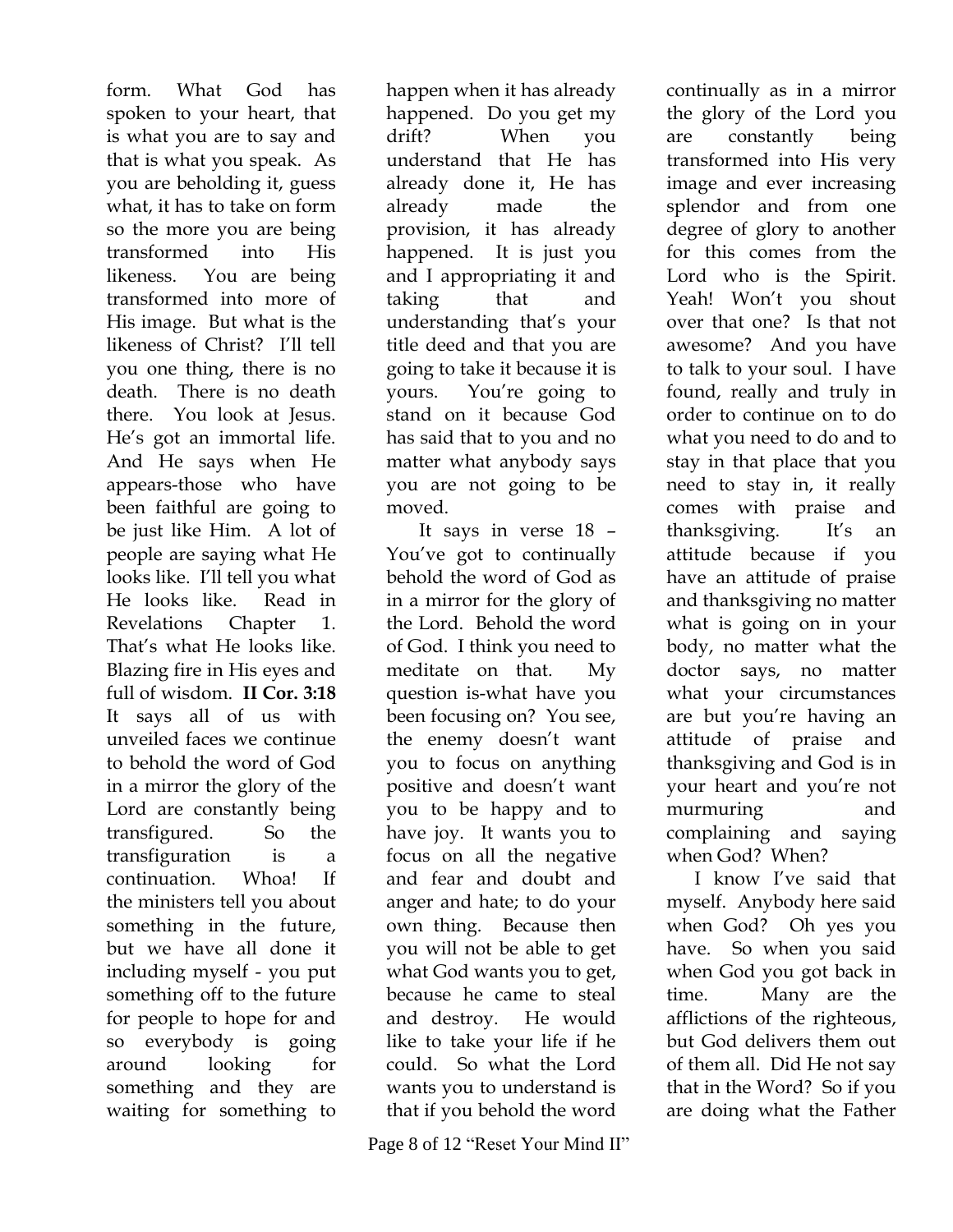wants you to do and you are on the highway of holiness you are not going to be too well liked. If you are different from other people and from their traditions and religion you are not very well liked. Not at all. I met a man this week and I said I hadn't seen him in a long time and I shook his hand and he said there are so many people being deceived today. And I said well that is very true. You know I am not happy where I'm at and so I started going to this Catholic church and I really want to learn all there is about Catholicism. So the Lord had me minister to him on the Tree of Life, and the man said, well bye now have a nice day. But God had me meet him to point him in the right direction. He said well I don't know why people don't seek God for themselves. Well you need to seek God about this Catholicism whether you believe it or not. You see he talked about people seeking God for themselves and yet he wants to learn all about Catholicism and all I can say is God bless his heart. That belief is based on the Law of Moses.

Everybody gets off of the path of life. At some point or another we all have so you can't point the

finger at anybody and you can't look down on anyone either. You can't say to anyone that you're better than anyone else. It causes you to have more compassion and more patience and more love. Look how long you've been hearing this and still God is having to take you back to the basics for you to obtain what He wants you to get in Him. The basics are what will carry you through, and when your journey is up, you will know when it is up; like Paul did. He knew when his journey was up. A lot of people don't know but I'll tell you one thing if you love Him and you have a relationship with Him you will know. This is a time when, I really believe, that the Lord is going to appear to many and all that He is. So it's exciting. We're very excited at what He is doing. He wants me to go to **Romans 10:10** again. You know that confession is

made unto salvation. We've been over this before. There are times that I'm just having to confess. It says with the heart, a person believes to trust and rely on Christ and **so is justified (declared righteous acceptable to God) and with the mouth he confesses (declares** 

**openly and speaks out freely his faith) and confirms (his) salvation.** Salvation is for more than just your spirit, but the salvation is for your soul and your body and when the Lord speaks a word for you it could be for your child or it could be for your loved ones.

My brother called me because his son had an accident. He is a bicycle racer who has been written up in the papers and magazines in California. He had a serious accident and actually I want you to understand what God did here in this group. He could have been an individual who would never walk again because it destroyed his spine to a great degree, broke his rib and crushed him and even his stomach really bad and they said he would never walk again and he was in a coma and my brother called me and told me. The Lord gave a vision and in the vision I saw him in a wheelchair and saw him being wheeled out of the hospital and I knew he was coming out of the coma. But then God didn't finish there, I saw him in a wheelchair, but not only that, he was riding a bicycle again and racing again. I said now God that's a bit much, but knew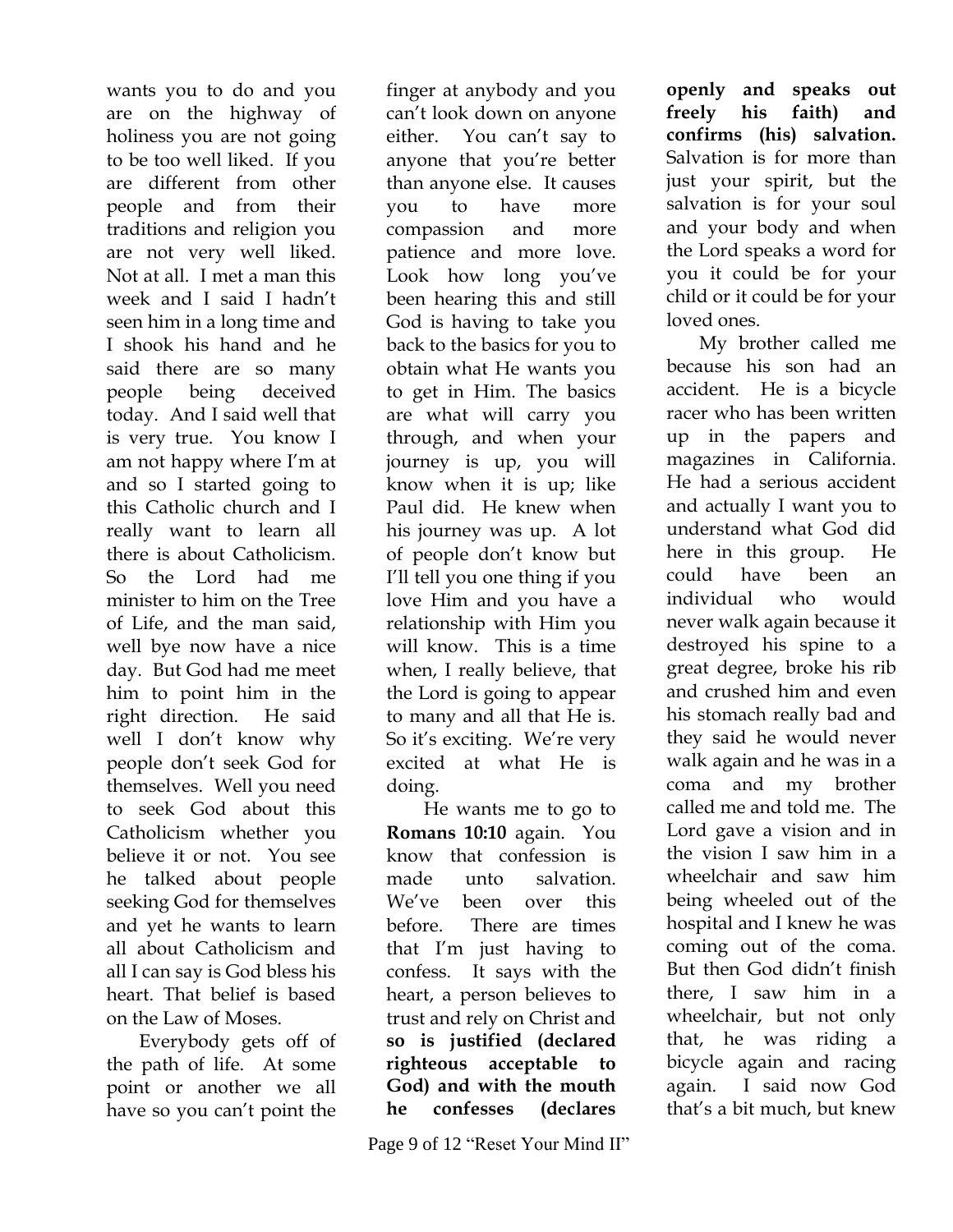it was from him. I shared with my brother that he was coming out of the coma and that he would be back on the bike. But sometimes we look at the condition and we look at the situation the person is in and we get in the five senses and unbelief is there and we lose sight that God is who He says He is. God just wants us to believe Him. Believe that He is who He says He is. But when we look at the condition and what the person is going through it is hard to believe that God can move and do what needs to be done. This young man did come out of the coma and he did go back racing again and he has been racing for I don't know how long ever since. But then my brother called and said that he had a problem with his stomach and he believed it was because of all the operations he has had and he said please tell them to pray for him. And there were different ones praying for him and I got a phone call from him and he said tell everyone thank you, because he went to Germany and they took all these tests and they couldn't find anything. And so God is using you. You don't have to run and lay hands on them there.

You can get in the Spirit and allow Christ to touch their body. Come on, hear what I am saying. That's good news in the Lord. It is important for each individual to maintain that healing and to keep that healing in Christ and to walk with Him. God is good. I just had to share that with you to encourage you. There is nothing impossible with God.

You need to know that if you made a mistake and you fall; He has forgiven you. You need to know that He loves you. Do not beat yourself up but know that it's the grace of God and the mercy of God with each and every one of you that has gotten you where you are in Him. And to have that understanding that He is just looking for someone to delight themselves in Him and delight themselves in His word and to know whatever the need is. I've learned that God owns the banks. I learned that God owns the whole world and He owns everything. So rather than looking to people, I look to Him and it is amazing who it is going to come from. It will always come from the least person you would expect and it always comes from the individual who doesn't have anything. Nine times

Page 10 of 12 "Reset Your Mind II"

out of ten. I've really seen that over and over. You never know how God's going to move. The main thing is you need to forget about it and you need to go forward and continue on with the Lord. You need to have the attitude of praise and thanksgiving and rejoicing in Him no matter what the conditions are or what you are going through in your situation.

Faith comes by hearing the word of God. God is building up your faith that's what He is doing right now and He wants to build your faith up because honey let me tell you all hell is getting ready to break out in United States of America and you're going to need it. You're going to be able to trust Him. So you might have to reset your clock every now and then because you are losing power and He doesn't want you to lose that power. Ok? He doesn't want you to do that.

What really blows my mind, and we shared this with you before. One man under the law in the Old Testament. You've got a man who didn't have King James. He didn't have the Amplified and he didn't have a Bible. Come on hear what I'm saying. He had the Book of Life that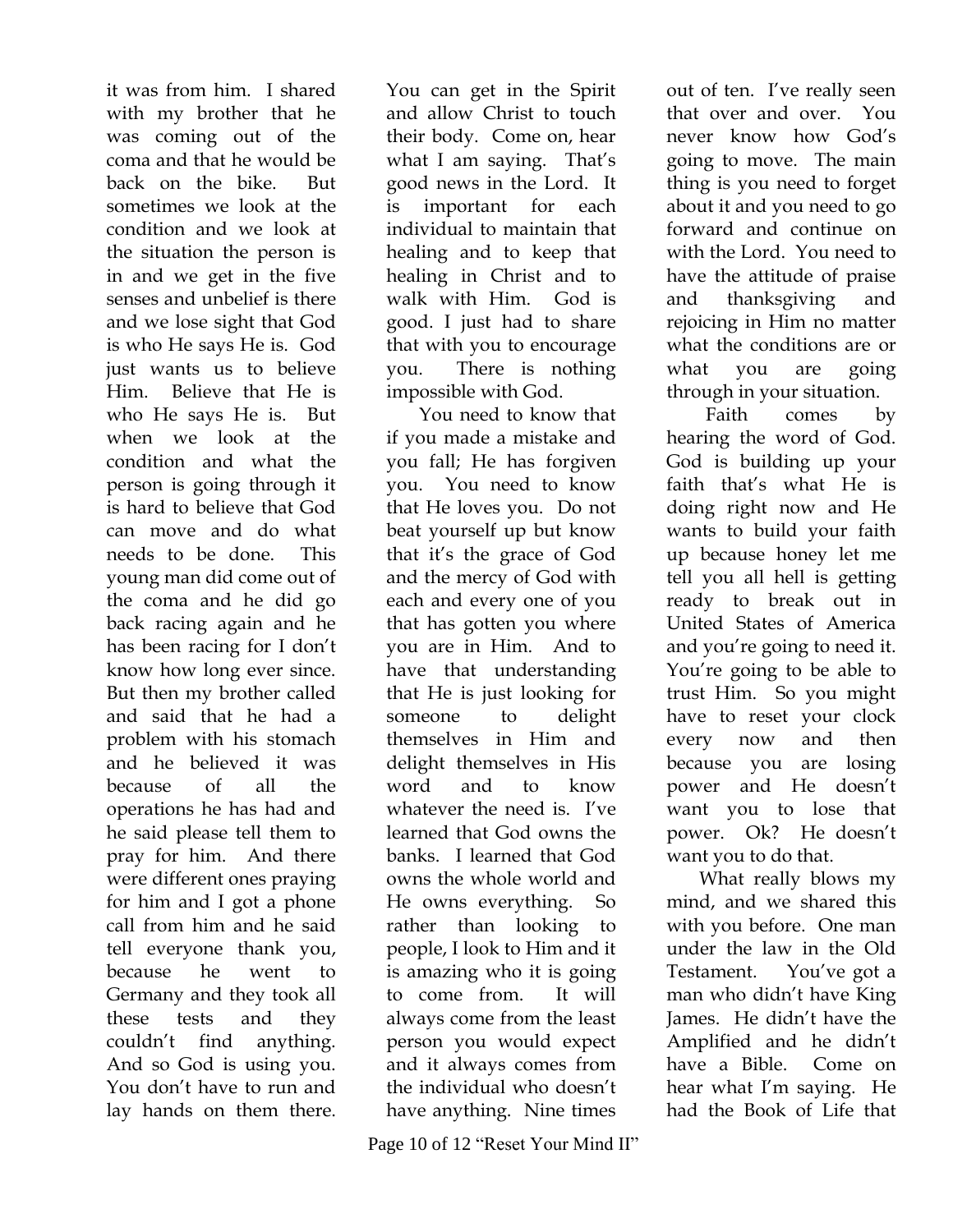was in him, the word not written. What I'm saying is that he had to rely on the relationship that he had with Almighty God. Lord have mercy. We taught on this before. There is something about Enoch. He was different. He learned from the mistake of Adam. The Bible says that he pleased God. The only way that you can please God is by walking in faith. The only way that you can please God is by being obedient to the voice of the Lord and he was obeying God and doing exactly what God was telling him to do and he was believing that God is who He said He is. I'll always be amazed at Him.

In **Hebrews Chapter 11,** I want to go in the Amplified. Now faith is assurance of a confirmation. So everybody has faith. God has shed abroad His faith in everybody's heart. But we are the ones who have to exercise it and use it to where it flows and develops into more light and understanding*. It's the assurance (the confirmation) of things (we) hope for, being the proof as things (we) do not see and the conviction of their reality (faith perceiving as real fact*

#### *what is not revealed to the senses).*

If God could get some people to really believe we could turn the world upside down more than what we do. As I told you before every time we get in the Spirit it isn't what you see, it isn't what you do, it is who you are and communing with Him and knowing that He's moving and He is operating and using you for His glory. Oh God! Because of faith Enoch was caught up and transferred to heaven so that he did not have to have a glimpse of death. He didn't even glimpse death. Lord have mercy. He didn't even see it.

Even before he was taken to heaven he received testimony (still on record) that he has pleased and been satisfactory to God. So you can't please God unless you walk in faith. You can't please God unless you obey Him. But without faith it is impossible to please and be satisfactory to God. So whoever would come near to God must necessarily believe that God exists and that He is a rewarder of those who earnestly and diligently seek Him out. – I've heard people say- oh I don't need to seek God, I don't need to seek Him out, I don't need to press in

Page 11 of 12 "Reset Your Mind II"

because if He wants to talk to me He will just talk to me. But I found out that God wants to be pursued. To me that is the lazy way out as far as I'm concerned. God wants to be pursued. The enemy does not want you to seek Him. He doesn't want you know Him. Knock, knock, knock and seek, seek, seek and ye shall find. He doesn't want you to do that because if you find out some of these things then he is losing a hold on you. He's losing hold of the mind but he's lied to you day in and day out week after week to your five senses. Come on hear what I'm saying. I'm telling you God is wanting you to get a hold of it. He wants you to be truthful to the end with Him and not give up and not quit.

You might remember not long ago the Lord had us minister on the word where unbelief hardened the heart and when we don't believe what He is teaching us, the heart hardens and you don't even notice it. The only way that you notice it is that you're not hearing His voice like you used to. You don't have the joy like you used to have, you don't have the excitement. Do all of you remember how you first started out? You were so excited. When you